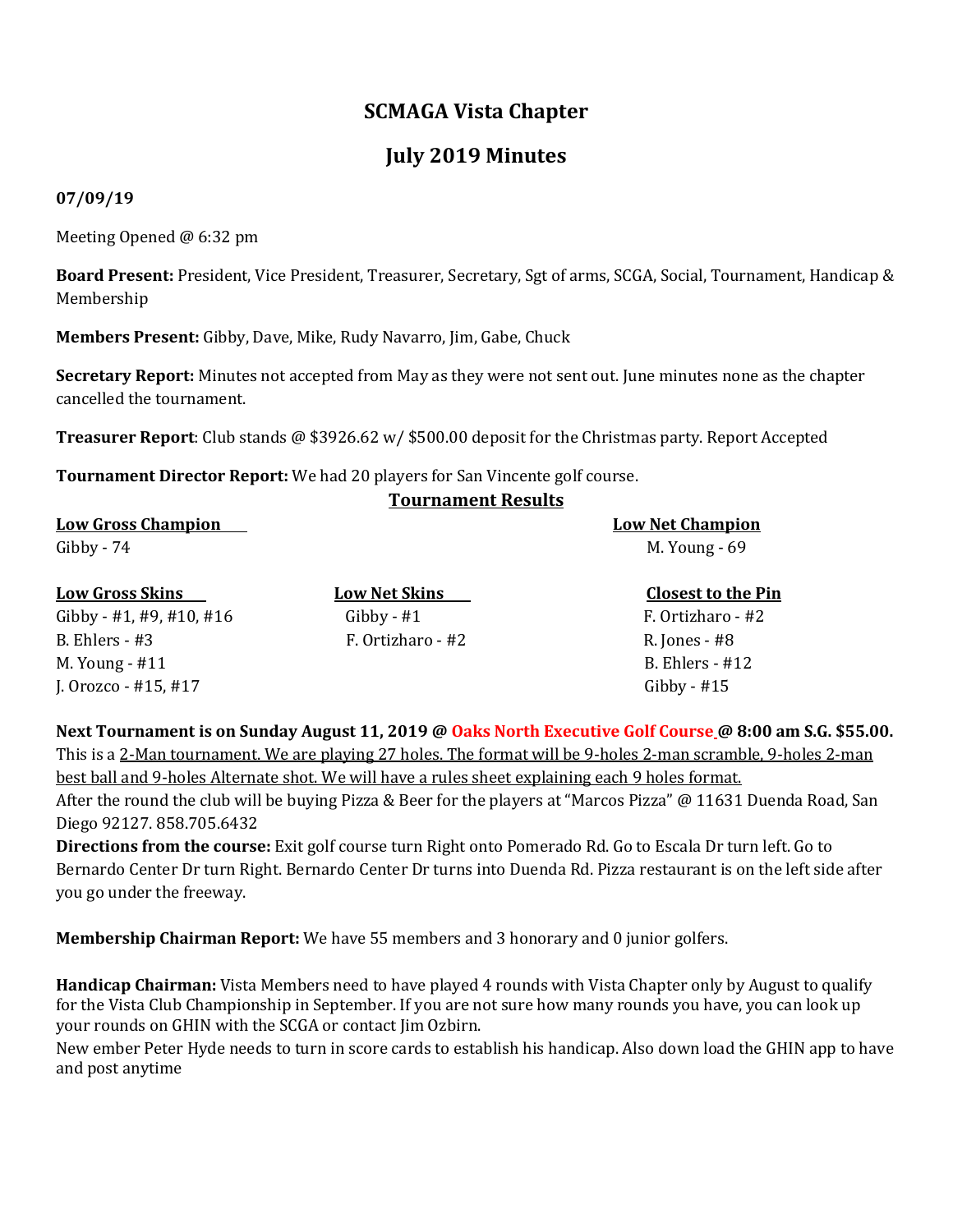**SCGA Chairman Report:** Web site lists the last of the SCGA Championship tournament schedule. Also, member guest days at private clubs around So-Cal.

**Sargent of Arm Report:** He's happy!!!

**Web Chairman:** Will update the tournament calendar as tournaments has changed due to course aerating on some of our scheduled dates. Club wants to play courses that have completed their aeration process or haven't started yet.

**Social Chairman:** Annual jack & Jill Tournament @ Lawrence Welk Resort in Escondido is scheduled for Saturday August 17. This will be tee times starting at 8:30 am. Cost \$100.00 per couple. Must contact Gabe Granados by August 7th. You can reach Gabe @ 858.755.1382 or email at [a75159@sbcglobal.net](mailto:a75159@sbcglobal.net)

**Rules Chairman/Committee:** Out of bounds new rule: A player may hit a provisional ball off the tee. If the original ball is deemed out of bounds, the player may take a drop at the point of entry to out of bounds with a two-stroke penalty or play the provisional ball off the tee. Lying three hitting four. If you are not sure your first ball is out of bounds, you may declare a provisional to the rest of your players but in doing so you will have to play the provisional and incur two strokes penalty if the original ball is O.B.

Any white lines painted on the course, thru the green, (not O.B.) is ground under repair. You are allowed to take relief from this area of the course, no penalty. You take relief to the nearest point from where you ball las. Then take relief with no interference from ropes, stakes and drop the ball into play.

**Old Business:** All the minutes are emailed to the web site and can be viewed when you log onto our website. Here is the address to log onto[: www.vistascmaga.com](http://www.vistascmaga.com/)

Results for Palm Spring are on the SCMAGA web Site.

Results for the 2-Man Best Ball in Saboba Springs are done but the club hasn't received them yet. When they are emailed to all the chapter president Gibby will email to all the members of Vista....

**New Business:** The club voted on discontinuing the free green fee drawing at the meeting and instead the club will pay for golf for the elected board for serving the club. The motion was made and opened for discussion and after several interesting comments the motion was put to a vote and all passed.

This is an election year for the Vista Chapter board. Elections will take place in November. Positions available to run for are: President, Vice President, Treasurer, Secretary & Sargent of Arms.

All present, there are no nominations for any position. If you are interested. You need to be nominated by being present at a chapter meeting or email to the president Gibby. Voting will take place at the November Tuesday night meeting.

**Greens Fees** – Vice president Dave Dominguez

**50/50 Winner:** Francisco Ortizharo - \$50.000

**Meeting Adjourned:** 7:20 pm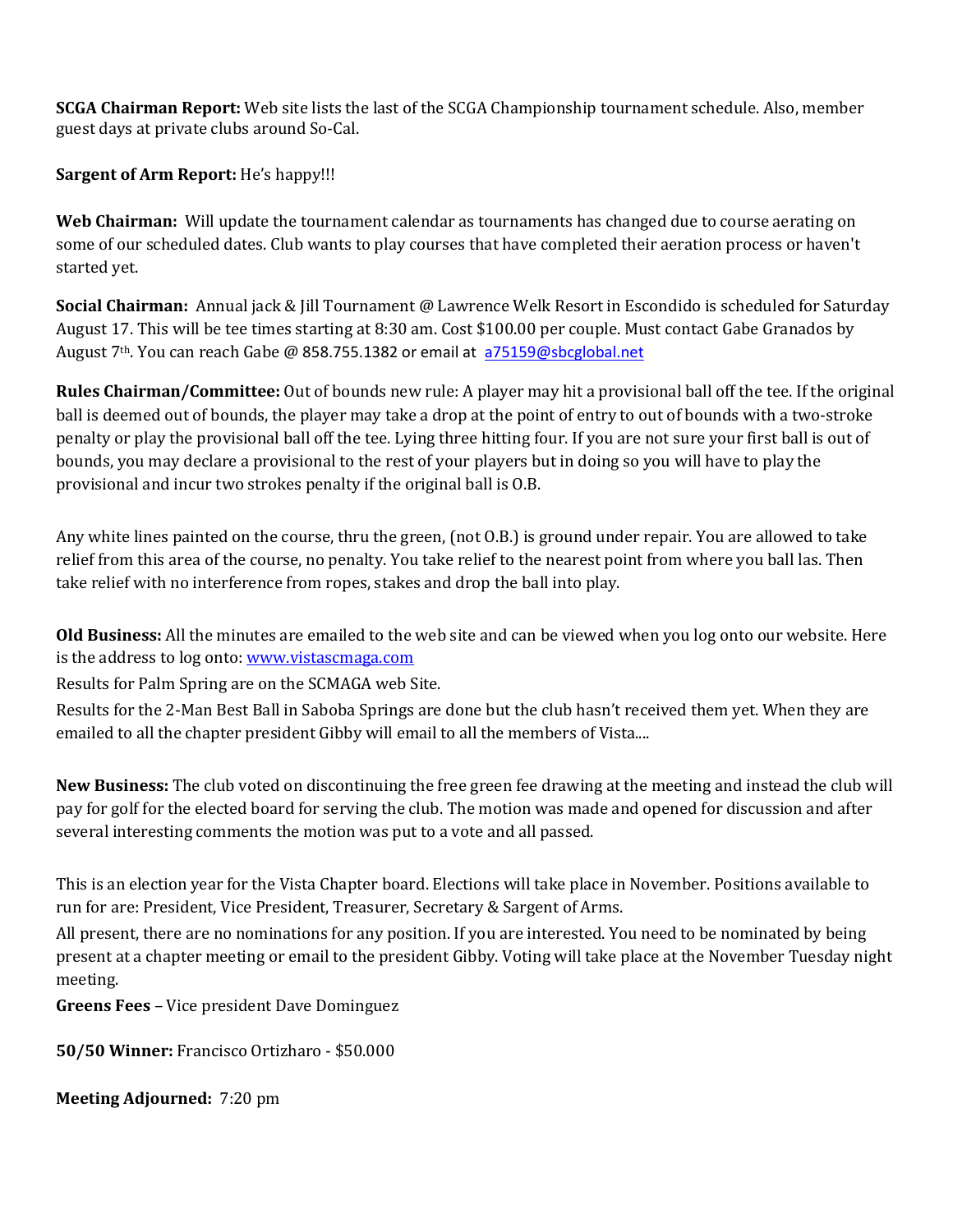**[Definitions](http://www.usga.org/etc/designs/usga/content/rule-book/rule-book-2016/rule-14253.html)** 

Southern California Mexican American Golf Association

TWO-MAN SCRAMBLE TOURNAMENT SUNDAY, MARCH 10th 2019

Trilogy at Glen Ivy Golf Club **Entry Fee:** \$95.00 p/p

24477 Trilogy Pkwy. 24477 Trilogy Pkwy.